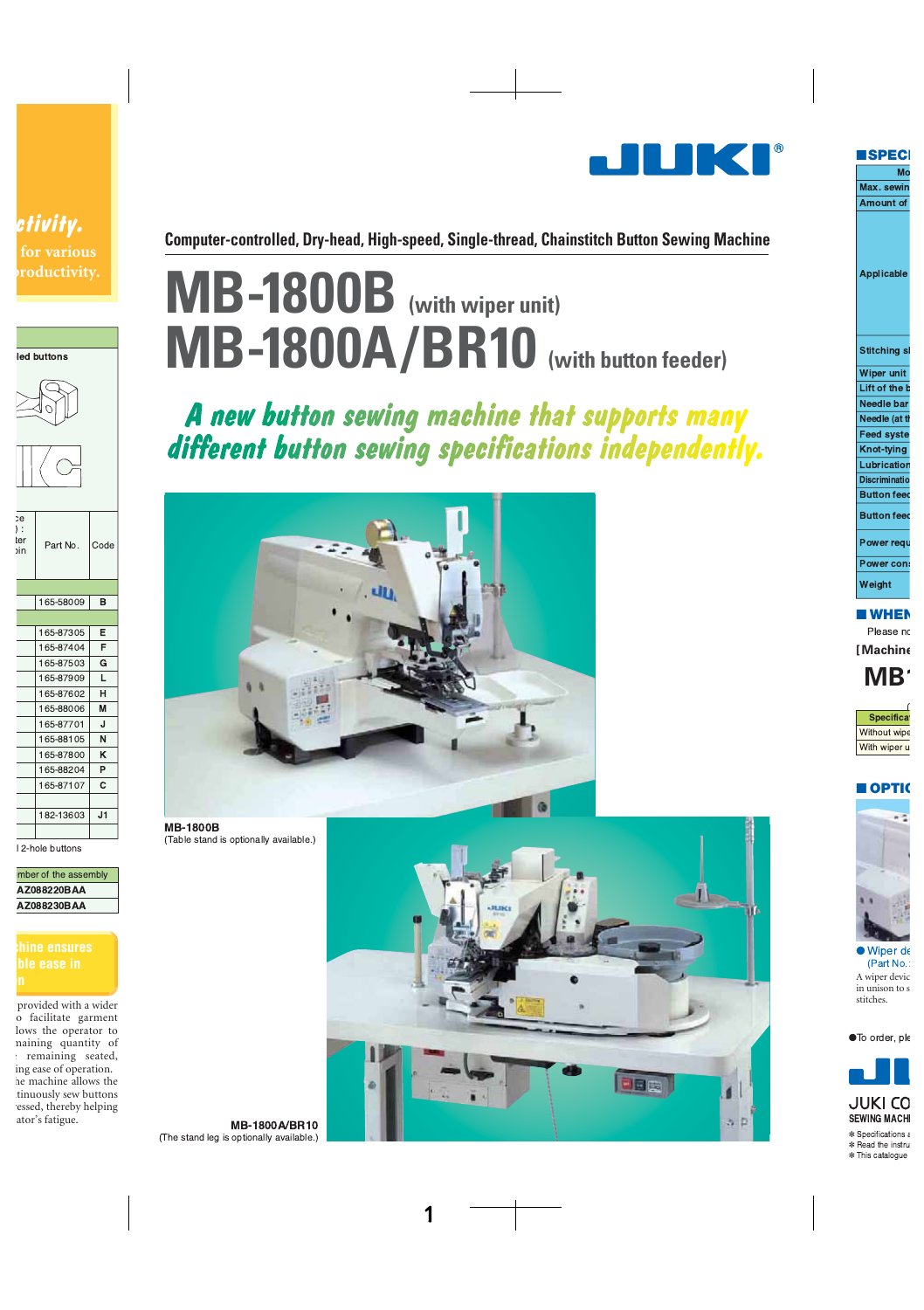## **MB-1800B MB-1800B (with wiper unit)**

**It comes with direct-drive electronic feed driven by a compact AC servomotor to guarantee excellent seam quality and dramatically improve flexibility and maintainability.**



**MB-1800B** (Table stand is optionally available.)

## **Excellent seam quality and improved flexibility**

**The machine is able to independently sew various stitching shapes such as U-shaped stitching, X-shaped stitching and Z-shaped stitching**

- The machine has 55 different stitching patterns as standard. In addition to the sewing shapes, the buttonhole intervals and number of stitches can also be changed on the operation panel. The machine completely supports many different button specifications to increase its range of applicability, reduce costs associated with changes in specifications, and save the operator from having to adapt the machine to different specifications.
- Custom patterns can be created on the PGM-20 and then used on the sewing machine.





#### ● Easy-to-use operation panel

### **Shorter lengths of thread remain after thread trimming**

The machine performs thread trimming at the optimal position by correcting the button position with respect to the needle entry of the last stitch. This shortens the thread remaining on the material after thread trimming to approx. 3.5 mm.

### **The dry-head eliminates oil stains**

The machine head is a non-lubricating type. With this type, the operator never has to add oil, and staining of the sewing product with oil is an impossibility.

### **The machine sews buttons with beautifully finished seams**

- The machine adopts a stitching pattern with the tying stitch only at the final stitch. This ideal stitching pattern optimizes single thread chainstitching to produce beautiful seams on the wrong side of the material, thereby guaranteeing excellent seam quality.
- Moreovers, since the machine uses significantly fewer mechanical parts, troubles caused by excessive play in the feed such as needle breakage and button breakage occur for less often.

### **The machine is equipped as standard with thread-fray-prevention function**

- The machine comes as standard with the solenoid-operated, thread-tension-changeover "thread-fray-prevention function." Since the machine is designed to use a long needle (TQ×7), the "thread-fray-prevention function" can be used for sewing shank buttons.
- The "thread-fray-prevention mechanism" can be rendered ON or OFF as required by setting the solenoid drive ON or OFF.



### with thread-frayprevention function. MB-1800, MB-377 Conventional machine  $1 \rightarrow 2$ Should the last stitch undo - Since the thread knot is securely tied, the last stitch is unlikely to loosen. In the event that the last stitch comes united, the thread will not easily come off. State of the finished seam

The quality of the seams was verified in the laundry test: After 200 repeated machine washings seams came untied 0 (zero) times. The strength of the seams is doubled, guaranteeing outstanding durability. (Laundry test was conducted by QTEC\* according to JIS L0217 Test Method 103.) \* QTEC= Japan Textile Products Quality and Technology Center. Japan's first "ISO 9002"-approved testing body for textile products

### ■**DIFFERENCE IN KNOT-TYING METHOD**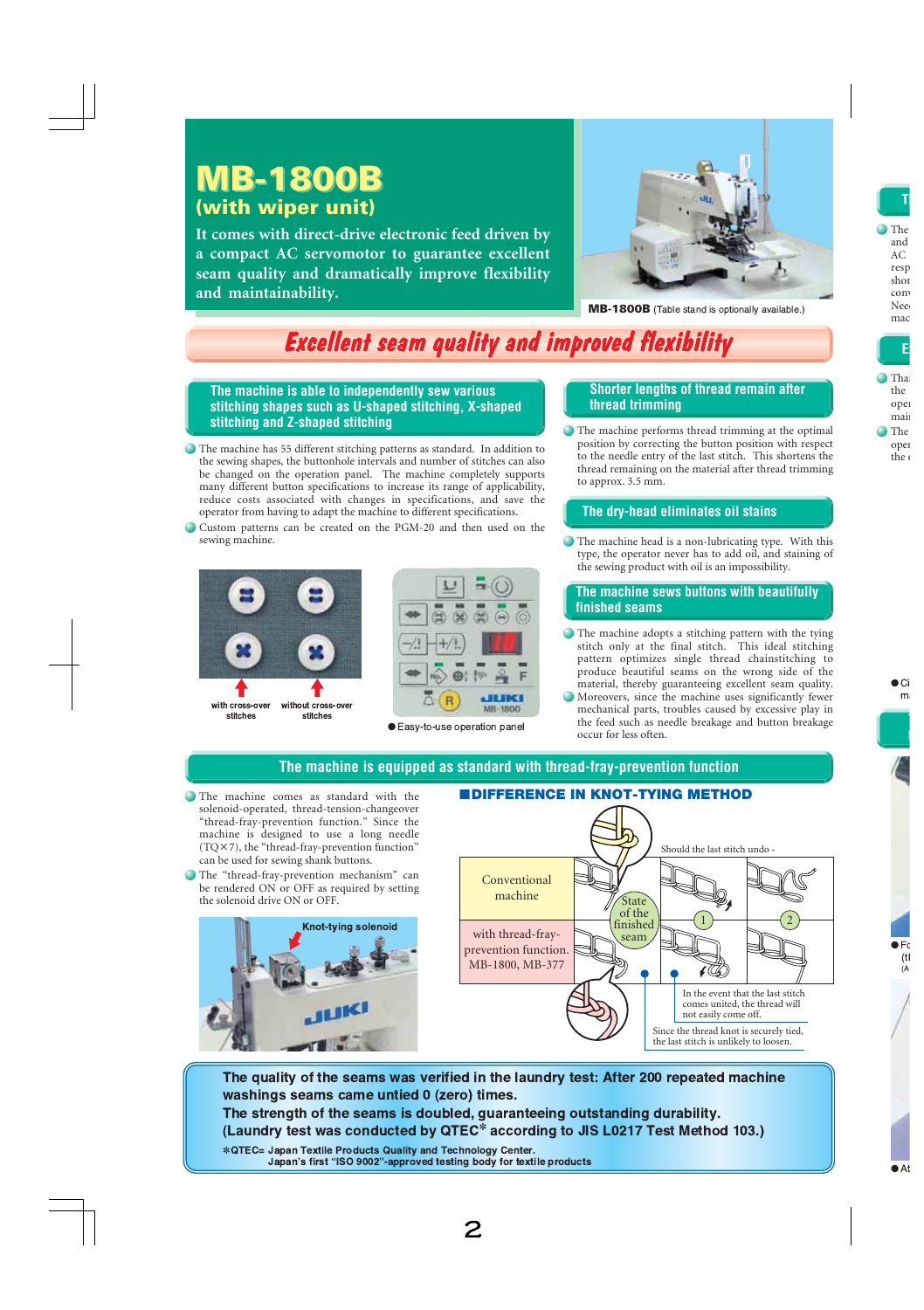### **The machine offers outstanding productivity**

The machine runs at a maximum sewing speed of 1,800 rpm and comes with a direct-drive system supported by a compact AC servomotor that offers excellent stopping accuracy and responsiveness. Working in combination, these features shorten the machine time by 10 % or more compared with our conventional machine.

Needless to say, the single-thread, chainstitch, button sewing machine does not need bobbin thread changing.

### **Excellent maintainability and operability**

- Thanks to the elimination of the mechanical structures such as the stop-motion mechanism and feed cam, the machine operates with less vibration and noise and requires no maintenance.
- The foot pedal can be operated with reduced pressure from the operator's foot. This helps reduce operator fatigue by allowing the operator to operate the machine more rhythmically.



Circuit board, motor, and operation panel integrated into the machine head

**The machine responds to many different button sewing specifications**



● For sewing shank buttons: The "thread-fray-prevention function" (thread-fray-prevention function) is applicable.

### ■**PATTERN DATA TABLE**

| <b>Pattern</b> | <b>Shape</b>                                               |                    | Number of<br>stitches | <b>Stitch pitch</b>                                    |  |  |
|----------------|------------------------------------------------------------|--------------------|-----------------------|--------------------------------------------------------|--|--|
| No.            | <b>Application</b>                                         | Stitch<br>diagram  | Data setting<br>range | Data setting<br>range                                  |  |  |
| $1 - 3$        | 4-holed                                                    | Œ                  | 15, 19, 23, 27        |                                                        |  |  |
| $4 - 6$        | 4-holed                                                    | Œ                  | 16, 20, 24, 28        |                                                        |  |  |
| $7 - 9$        | 4-holed                                                    |                    | 15, 19, 23, 27        |                                                        |  |  |
| $10 - 12$      | 4-holed                                                    |                    | 16, 20, 24, 28        | $2.0\neg 6.5$ mm                                       |  |  |
| $13 - 15$      | 4-holed                                                    | $\mathscr{Z}$<br>ю | 15, 19, 23, 27        | (in increments)<br>of $0.2$ mm)                        |  |  |
| $16 - 18$      | 2-holed                                                    | $\blacksquare$     | 8, 10, 12, 14         |                                                        |  |  |
| $19 - 21$      | 2-holed                                                    | Î                  |                       |                                                        |  |  |
| $22 - 24$      | 4-holed                                                    | Ĭ<br>Ţ             | 15, 19, 23, 27        |                                                        |  |  |
| $25 - 27$      | 4-holed                                                    | 11                 | 16, 20, 24, 28        |                                                        |  |  |
| $28 - 30$      | 3-holed                                                    |                    |                       |                                                        |  |  |
| $31 - 33$      | 3-holed                                                    |                    |                       |                                                        |  |  |
| $34 - 36$      | 3-holed                                                    |                    | 17, 23                | $2.6, 2.8, 3.0$ mm                                     |  |  |
| $37 - 39$      | 3-holed                                                    |                    |                       |                                                        |  |  |
| $40 - 42$      | Label attachment                                           |                    | 5,7                   | 6.0,8.0,10.0mm                                         |  |  |
| $43 - 45$      | Button neck wrapping,<br>2nd process<br>Zigzag width: 4 mm |                    |                       | <b>Button neck</b>                                     |  |  |
| $46 - 48$      | Button neck wrapping,<br>2nd process<br>Zigzag width: 5 mm |                    | 6, 10, 16             | height<br>$0\nightharpoonup 6.5$ mm<br>(in increments) |  |  |
| $49 - 51$      | Button neck wrapping,<br>2nd process<br>Zigzag width: 6 mm |                    |                       | of $0.2$ mm)                                           |  |  |

\* For all stitch shapes, three different pieces of data can be established by selecting<br>the number of stitches and stitch pitch within the respective data setting ranges.



● Attaching flat buttons (



●  - ● 



neck wrapping, 1st process (Attachments are optionally available)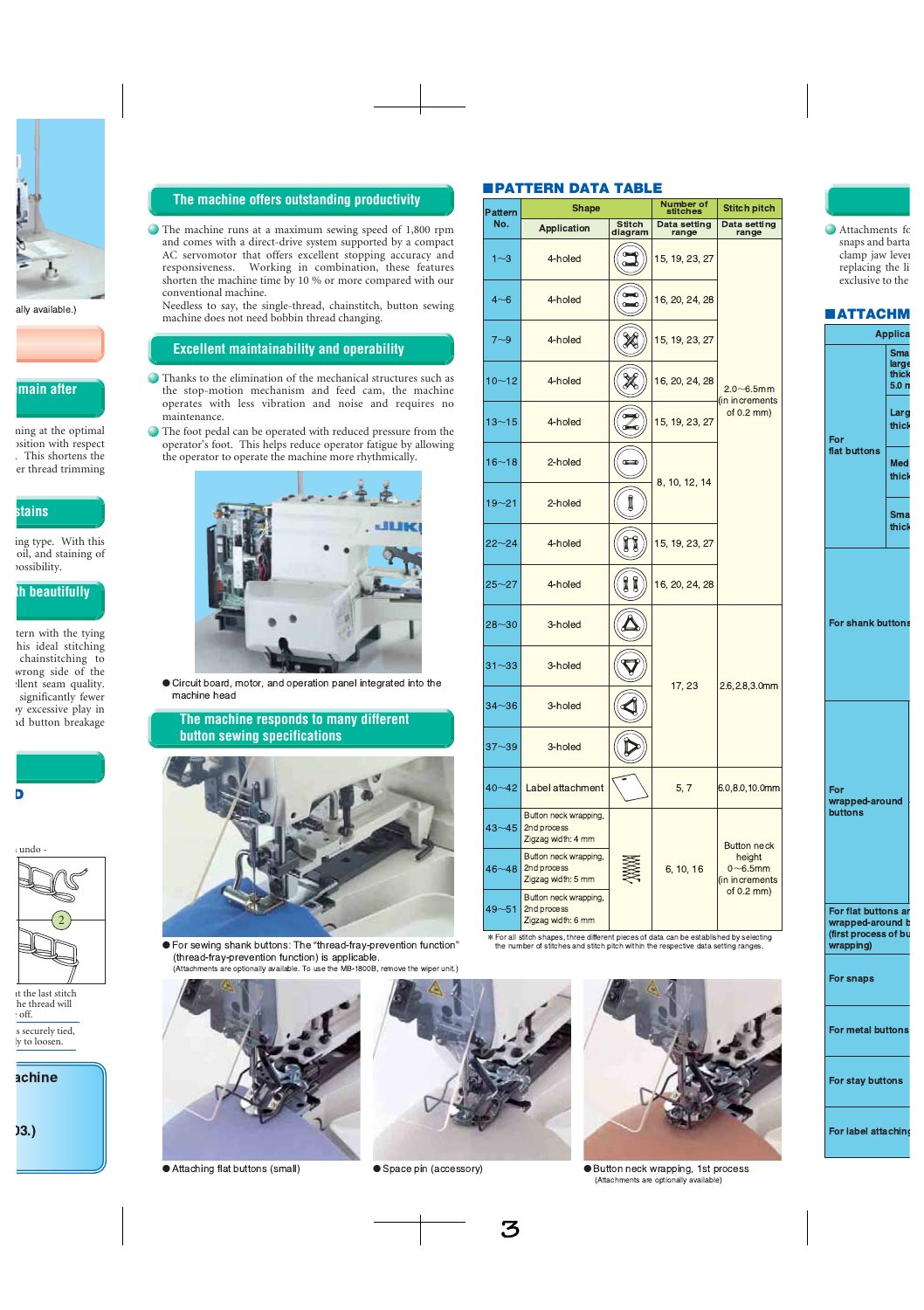### **Existing attachments are applicable**

Attachments for sewing flat buttons, shank buttons, wrapped-around buttons, snaps and bartacking labels are prepared. Note that the attachments for the button clamp jaw lever of your MB-373 or -377 can be used with the MB-1800 only by replacing the lifting hook of the button clamp mechanism with the lifting hook exclusive to the MB-1800 (Part No.: 146-02502).





### ■**ATTACHMENT TABLE**

| <b>Application</b>                                                                           |                                          |                                                                                       | <b>Sketch</b>                                                                                                                                                                                         | <b>For MB-1800</b>                                                                                                                                        | <b>For MB-373</b>                                                                   | <b>For MB-377</b>      |                        |
|----------------------------------------------------------------------------------------------|------------------------------------------|---------------------------------------------------------------------------------------|-------------------------------------------------------------------------------------------------------------------------------------------------------------------------------------------------------|-----------------------------------------------------------------------------------------------------------------------------------------------------------|-------------------------------------------------------------------------------------|------------------------|------------------------|
|                                                                                              | <b>Small-to</b><br>large-buttons         |                                                                                       | Left                                                                                                                                                                                                  | <b>Button size</b><br>A: $0 - 6.5$ mm                                                                                                                     | D2556-372-CAA                                                                       | $\leftarrow$<br>Common | $\leftarrow$<br>Common |
| For<br>flat buttons                                                                          | thickness<br>5.0 <sub>mm</sub>           |                                                                                       | <b>Right</b>                                                                                                                                                                                          | $B: 0 \sim 6.5$ mm<br>C: $\phi$ 10~ $\phi$ 28 mm                                                                                                          | D2558-372-CAA                                                                       | $\leftarrow$           | $\leftarrow$           |
|                                                                                              | <b>Large-buttons</b><br>thickness 3.5 mm |                                                                                       | <b>Button size</b><br>A: $0 \sim 6.5$ mm<br>$B: 0 \sim 6.5$ mm<br>C: $\phi$ 20 ~ $\phi$ 28 mm                                                                                                         | 146-17559                                                                                                                                                 | MAZ-031000AA<br>∗                                                                   | MAZ-201010A0<br>∗      |                        |
|                                                                                              |                                          | <b>Medium-buttons</b><br>thickness 3.5 mm<br><b>Small-buttons</b><br>thickness 3.5 mm |                                                                                                                                                                                                       | <b>Button size</b><br>A: $0 - 4.5$ mm<br>$B: 0 - 4.5$ mm<br>C: $612 \sim 620$ mm                                                                          | D2529-373-B00A                                                                      | $\leftarrow$           | $\leftarrow$           |
|                                                                                              |                                          |                                                                                       |                                                                                                                                                                                                       | <b>Button size</b><br>A: $0 - 3.5$ mm<br>$B: 0 \sim 3.5$ mm<br>C: $\phi$ 10~ $\phi$ 12 mm                                                                 | B2529-373-000                                                                       | $\leftarrow$           | $\leftarrow$           |
|                                                                                              |                                          |                                                                                       | Button diameter: 16 mm or less<br>Shank size<br>A: $5~6$ mm<br>$B: 2.5 - 3$ mm                                                                                                                        | 146-17658                                                                                                                                                 | B24013730B0<br>∗                                                                    | Not prepared           |                        |
| <b>For shank buttons</b>                                                                     |                                          |                                                                                       |                                                                                                                                                                                                       | Button diameter: 16 mm or less<br>Responds to slight variations in the<br>button shank.                                                                   | 146-17757                                                                           | MAZ-040000AA<br>∗      |                        |
|                                                                                              |                                          |                                                                                       | Buttons with round shanks<br>A: $\phi$ 5 mm<br>Cloth-to-button distance is small.                                                                                                                     | 146-17856                                                                                                                                                 | $\leftarrow$                                                                        |                        |                        |
|                                                                                              |                                          |                                                                                       |                                                                                                                                                                                                       | Button-to-material distance<br>$A: 5.5$ mm                                                                                                                | B2447-372-0A0                                                                       | $\leftarrow$           |                        |
| For<br>wrapped-around                                                                        | 1st process                              |                                                                                       |                                                                                                                                                                                                       | Button-to-material distance is<br>adjustable. The machine is capable of<br>sewing flat buttons without neck wraps.<br>A: 3 mm or more<br>B: 12 mm or less | 141-34050                                                                           | $\leftarrow$           |                        |
| <b>buttons</b>                                                                               |                                          | 2nd process                                                                           |                                                                                                                                                                                                       | B2440-373-0A0                                                                                                                                             | $\leftarrow$                                                                        |                        |                        |
|                                                                                              |                                          |                                                                                       |                                                                                                                                                                                                       |                                                                                                                                                           | The machine wraps the button neck<br>while moving the attachment back<br>and forth. | MAZ-046010A0           | $\leftarrow$           |
| For flat buttons and<br>wrapped-around buttons<br>(first process of button neck<br>wrapping) |                                          |                                                                                       | Button-to-material distance A: 5.5 mm<br>Flat button sewing process or the first<br>process of button-neck wrapping is<br>enabled by sliding the neck wrapping<br>foot away from the sewing position. | MAZ-172000A0                                                                                                                                              | $\leftarrow$                                                                        |                        |                        |
| For snaps                                                                                    |                                          |                                                                                       | <b>Size</b><br>$A: 8$ mm                                                                                                                                                                              | 146-17955                                                                                                                                                 | B2552-373-BAA<br>∗                                                                  |                        |                        |
| For metal buttons                                                                            |                                          |                                                                                       |                                                                                                                                                                                                       | B2420-373-0AA<br>146-18052                                                                                                                                |                                                                                     |                        |                        |
| For stay buttons                                                                             |                                          |                                                                                       | To be used in combination with the<br>B2447-372-0A0 or 141-34050.<br>For the 141-34050<br>A: 3.5 mm or more                                                                                           | MAZ-039010A0                                                                                                                                              | $\leftarrow$                                                                        |                        |                        |
| For label attaching                                                                          |                                          |                                                                                       | Zigzag width: Max. 10 mm                                                                                                                                                                              | 146-18151                                                                                                                                                 | MAT-64401ZBA<br>∗                                                                   |                        |                        |

\* Applicable by replacing the lifting hook of the button clamp mechanism with that for the MB-1800.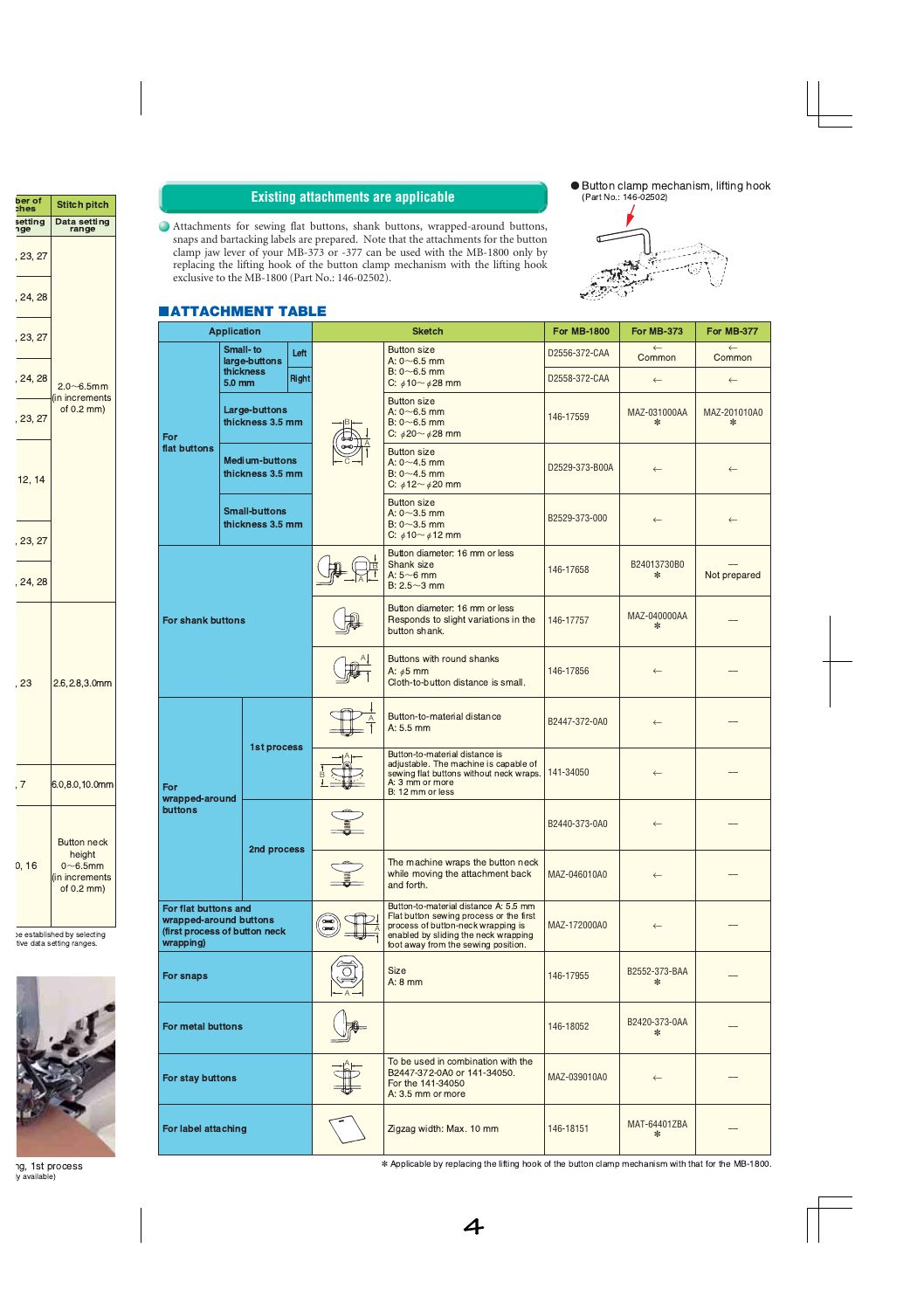## **MB-1800A/BR10**

### (with button feeder)

### With its button feeder, the machine increases productivity.

The machine flexibly responds to the small-lot production systems applied for various kinds of products. The outstanding ease in its operation promises higher productivity.







Horizontal, forced feed mechanism

| <b>Configuration of button carrier</b>                                            |                                                         |           |                           |                                                                                   |                                                         |           |                |
|-----------------------------------------------------------------------------------|---------------------------------------------------------|-----------|---------------------------|-----------------------------------------------------------------------------------|---------------------------------------------------------|-----------|----------------|
|                                                                                   | ● For 4-holed buttons                                   |           |                           |                                                                                   | ● For 2-holed buttons                                   |           |                |
|                                                                                   |                                                         |           |                           |                                                                                   |                                                         |           |                |
| ò<br>Ċ<br>Α<br>$\circ$<br>B                                                       |                                                         |           |                           | B                                                                                 |                                                         |           |                |
| <b>Distance</b><br>$A$ (mm) :<br><b>Distance</b><br>between<br>holes in<br>button | <b>Distance</b><br>$B$ (mm) :<br>Diameter<br>of set pin | Part No.  | Code                      | <b>Distance</b><br>$A$ (mm) :<br><b>Distance</b><br>between<br>holes in<br>button | <b>Distance</b><br>$B$ (mm) :<br>Diameter<br>of set pin | Part No.  | Code           |
|                                                                                   |                                                         |           | <b>Standard</b>           |                                                                                   |                                                         |           |                |
| 2.6                                                                               | 1.0                                                     | 165-57902 | A                         | 3.2                                                                               | 1.2                                                     | 165-58009 | в              |
|                                                                                   |                                                         |           | <b>Optional</b>           |                                                                                   |                                                         |           |                |
| 2.0                                                                               | 1.0                                                     | 165-90507 | Q                         | 2.0                                                                               | 1.0                                                     | 165-87305 | E              |
| 2.2                                                                               | 1.0                                                     | 165-90606 | $\mathsf{R}$              | 2.2                                                                               | 1.0                                                     | 165-87404 | F              |
| 2.4                                                                               | 1.0                                                     | 165-88501 | S                         | 2.4                                                                               | 1.0                                                     | 165-87503 | G              |
| 2.4                                                                               | 1.2                                                     | 165-88600 | T                         | 2.4                                                                               | 1.2                                                     | 165-87909 | L              |
| 2.6                                                                               | 1.2                                                     | 165-88709 | U                         | 2.6                                                                               | 1.0                                                     | 165-87602 | н              |
| 2.8                                                                               | 1.2                                                     | 165-88808 | $\mathsf{V}$              | 2.6                                                                               | 1.2                                                     | 165-88006 | м              |
| 3.0                                                                               | 1.2                                                     | 165-88907 | W                         | 2.8                                                                               | 1.0                                                     | 165-87701 | J              |
| 3.0                                                                               | 1.5                                                     | 165-89806 | F <sub>1</sub>            | 2.8                                                                               | 1.2                                                     | 165-88105 | N              |
| 3.1                                                                               | 1.0                                                     | 165-87206 | D                         | 3.0                                                                               | 1.0                                                     | 165-87800 | K              |
| 3.1                                                                               | 1.2                                                     | 165-89004 | $\boldsymbol{\mathsf{X}}$ | 3.0                                                                               | 1.2                                                     | 165-88204 | P              |
| 3.1                                                                               | 1.4                                                     | 165-89202 | Z                         | 3.8                                                                               | 1.2                                                     | 165-87107 | C              |
| 3.2                                                                               | Taper                                                   | 165-89905 | G <sub>1</sub>            |                                                                                   |                                                         |           |                |
| 3.6                                                                               | 1.2                                                     | 165-90705 | H1                        | $2.8*$                                                                            | 1.0                                                     | 182-13603 | J <sub>1</sub> |
| 4.0                                                                               | 1.2                                                     | 165-89707 | E <sub>1</sub>            |                                                                                   |                                                         |           |                |
|                                                                                   |                                                         |           |                           |                                                                                   | * For vertical 2-hole buttons                           |           |                |

### **MOPTIONS**

| <b>Description</b>                                     | Part number of the assembly |
|--------------------------------------------------------|-----------------------------|
| Button clamp jaw lever (left) for large-sized buttons  | <b>MAZ088220BAA</b>         |
| Button clamp jaw lever (right) for large-sized buttons | <b>MAZ088230BAA</b>         |

### The machine dramatically **improves productivity**

With its increased button-feeding speed and high-speed machine head capable of a maximum sewing speed of  $1,800$ rpm the machine dramatically increases productivity.

Furthermore, its button-discharging mechanism and easy-to-adjust functions make it easy to change the setup when changing the buttons to be sewn, thereby eliminating wasted time at start-up.

### **Three different operation modes are** employed by a small-lot production svstem

The three different operation modes available are the automatic button feeding mode in which the machine continuously feeds the buttons in the feeder bowl, the non-feed mode in which the operator manually places the buttons in the sewing position one by one, and the small-lot sewing mode in which the operator sets the buttons in place for one garment (five or six buttons) in advance, upon which the buttons are automatically and continuously fed to the sewing position. As a result the machine can employed by a small-lot production system by selecting the appropriate operation mode.

### The machine ensures remarkable ease in operation

The machine is provided with a wider sewing area to facilitate garment setting, and allows the operator to check the remaining quantity of buttons while remaining seated, thereby enhancing ease of operation. Furthermore, the machine allows the operator to continuously sew buttons with pedal depressed, thereby helping reduce the operator's fatigue.

### **EBUTTON CARRIER**